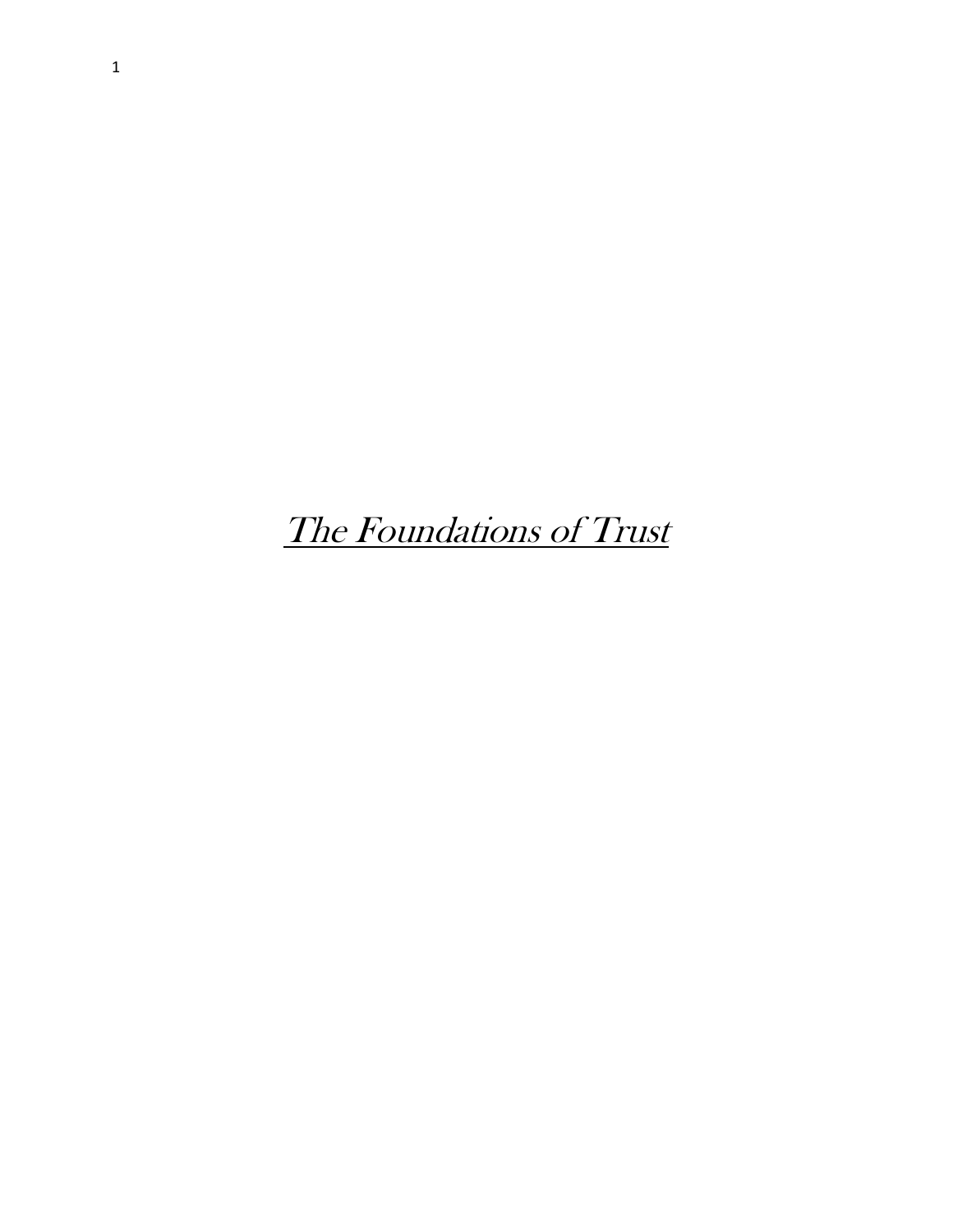Muladhara (root chakra)

Roots of ruby red Grow from feet to head Bloodstones flow through open bloodstreams Veins – from feet to head Embedded – like the Yggdrasil tree On Gaia's green earth

mul

Elephants pluck with tethered trunk Green leaves – four petals each Veins – Great Saphenous – Gaia Their feet (grounded) track traces Of new places, notches on the spine

At the base, Ganesha's trunk Reaching up up UP - sprouting Sprouting roots of leaves (world) Grounded – ing – in you.

hara

ad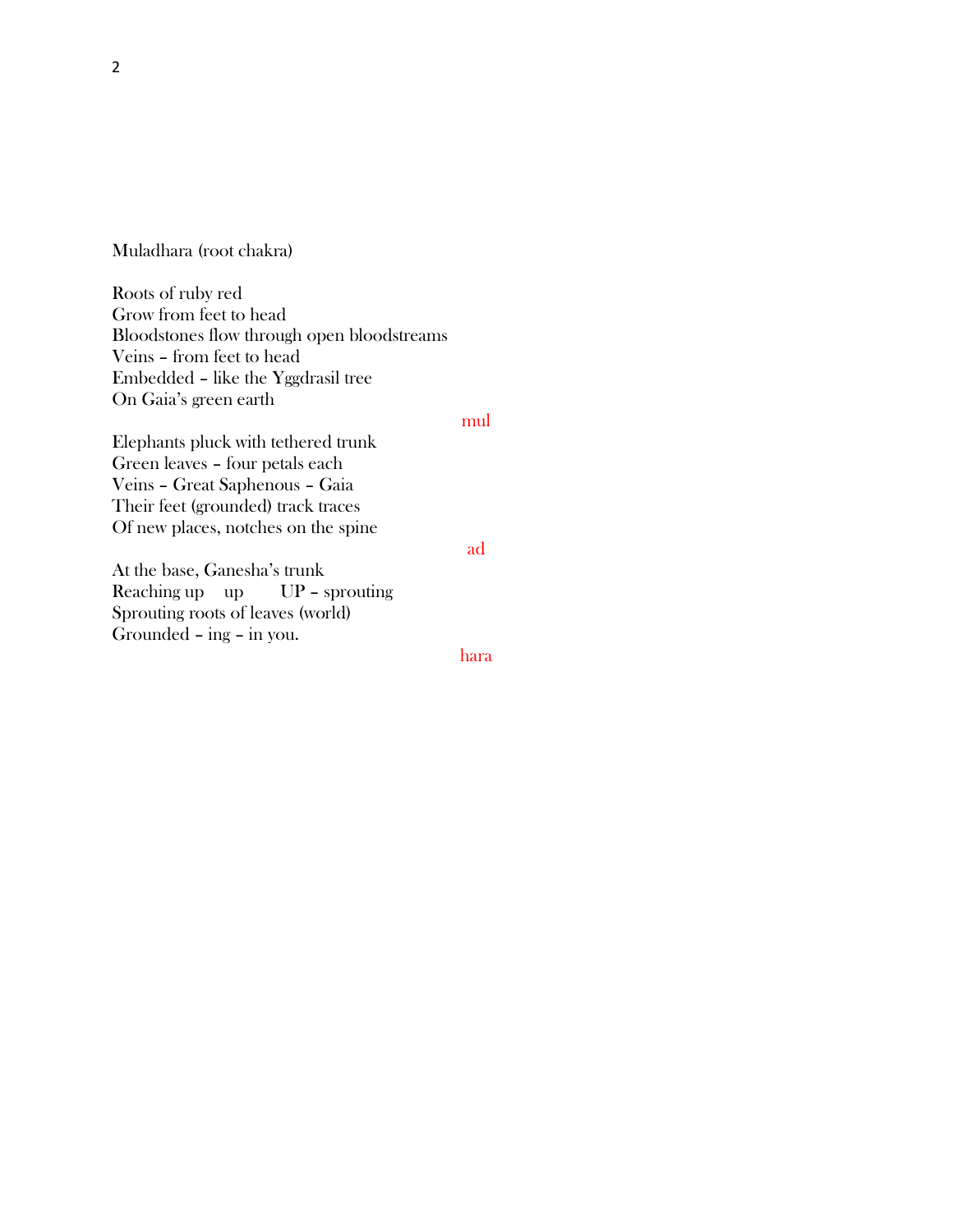Svadhisthana (sacral)

| Juices from sweetened oranges  |       |      |      |
|--------------------------------|-------|------|------|
| Drip                           |       | drip | drip |
| Down from orange trees         |       |      |      |
| open wide                      |       |      |      |
| Drink the juice of Vishnu's    |       |      |      |
| Whispers - all around -        |       |      |      |
| Apple, orange, nectarine       |       |      |      |
|                                | svad  |      |      |
| All creatures sip on sweetness |       |      |      |
| (take a bite) - flowering      |       |      |      |
| Womb - open -                  |       |      |      |
|                                | his   |      |      |
| Flowering stomach - flowered   |       |      |      |
| Apple, orange, nectarine       |       |      |      |
| Here holds life                |       |      |      |
|                                | thana |      |      |
| Earthly miracles - tiny hands  |       |      |      |
| Reaching – teach tiny          |       |      |      |
| Minds, eyes like fire opals    |       |      |      |
|                                |       |      |      |
| Apple, orange, nectarine       |       |      |      |
| Vishnu whispers upon us all    |       |      |      |
| In shades of sensuality.       |       |      |      |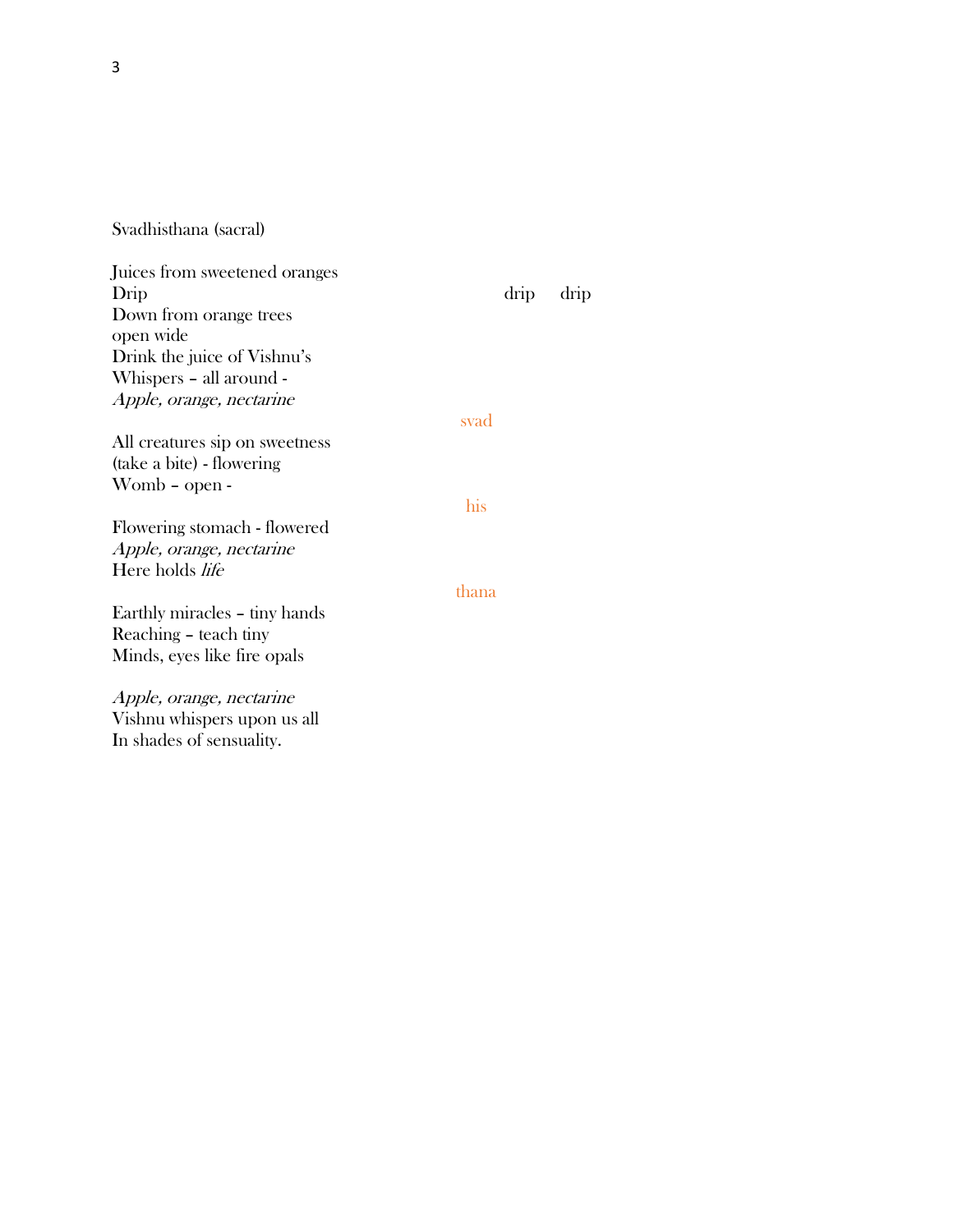The idea of the chakras comes from ancient India and is first noted in the text of the *Vedas* (which means 'knowledge'). They were originally pronounced and spelt as 'cakra' and they represent the circle of time which every living being endures. They also represent the wheel of the seasons. In ancient India there was great importance placed on the earth itself; the sun, nature, rainfall, natural forces. These were not only seen as beneficial to humanity, but the seasons were also said to be derived from numerous gods and is how these gods communicated with humanity. Hinduism, which was born between 500 and 300 BCE, is the main source of the chakras concept. Present day teachings are derived primarily from Hinduism, with a branching out to Buddhism.<sup>1</sup>

Yoga and meditation emerged as ways to open these chakras, boosting self-awareness, creativity, and acceptance of the world around us. The sutras, which means a string or thread, are said to be a manual to the oral teachings found in Buddhism on meditation and yoga. The earliest Buddhist teachings were passed down orally in sermons known as Prakrit's. The earliest Buddhist text is dated to the  $1^{\circ}$  century, suggesting there is much we do not know about teachings of mindfulness within Buddhism.<sup>2</sup>

Today, the Wellness Industry is worth over one billion US dollars in America alone. As of 2012, around 37 million Americans had reported participating in some kind of yoga and/or meditation, 20 million in 2012 alone. Today, there are over 1,000 apps on iTunes which provide yogic and meditative practices for consumers.<sup>3</sup>

<sup>1</sup> Julian, Flanders, 2021. *The Essential Book of Chakras*, 1st edn (London: Arcturus Publishing Limited), p.13

<sup>2</sup> The Spiritual Life, 'Yoga' and 'Meditation', in *Spirituality*, (2010-2030), [<Buddhist Meditation \(slife.org\)](https://slife.org/buddhist-meditation/) >

<sup>3</sup> Joe, Vennare, "What's Next For The Mindfulness Industry?" [online] Fitt Insider. Available at: <https://insider.fitt.co/meditation-mindfulness-startups/>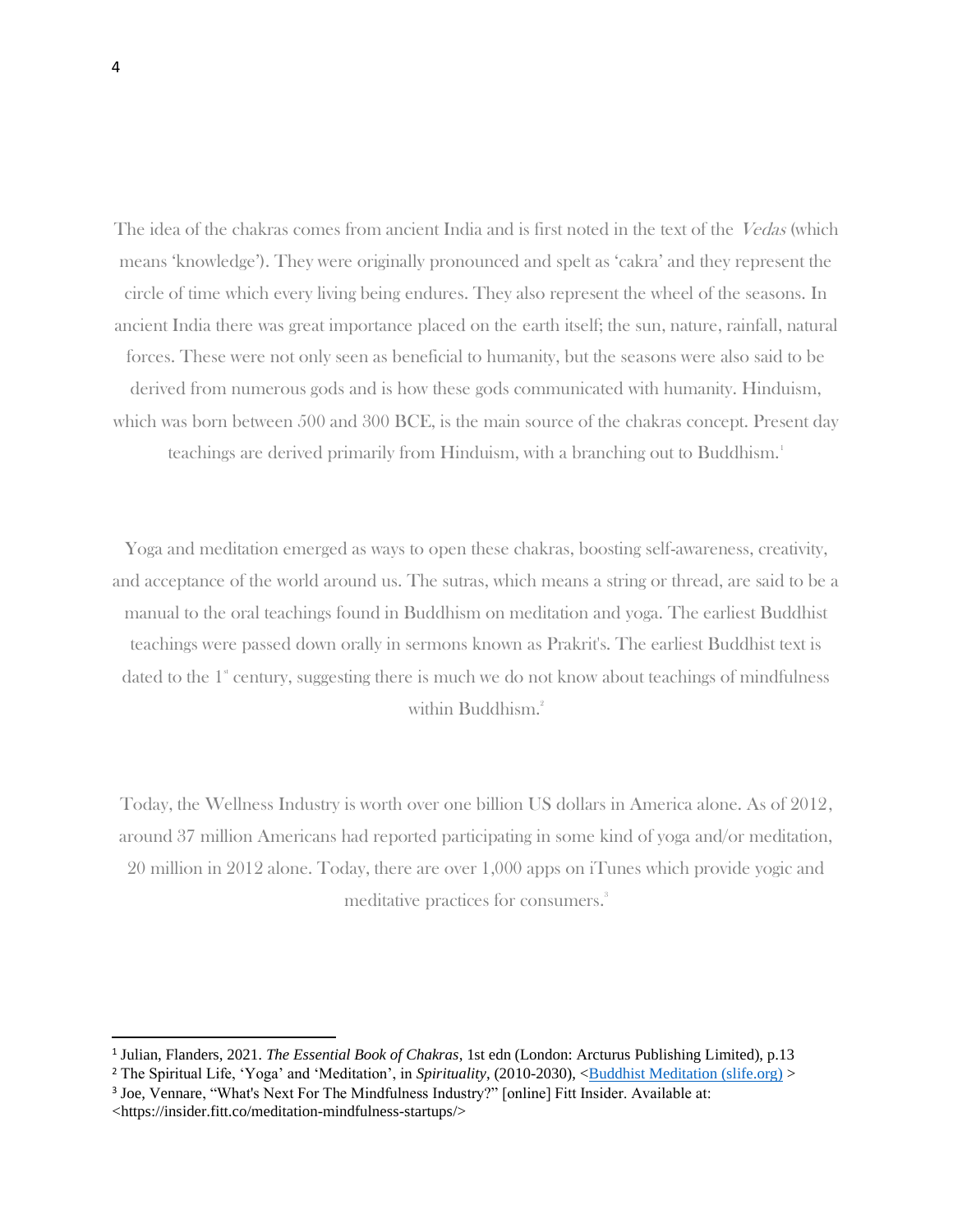Manipura (solar plexus)

See the sun Setting – rising Earth erupting – state of gold Butterflies floating upward out The mouth – flowing Flows from You

man

i

You are Blue Pink Orange Yellow hues – sunshine Searching the self Listen to Agni's honeyed voice

> trails of butterflies in your wake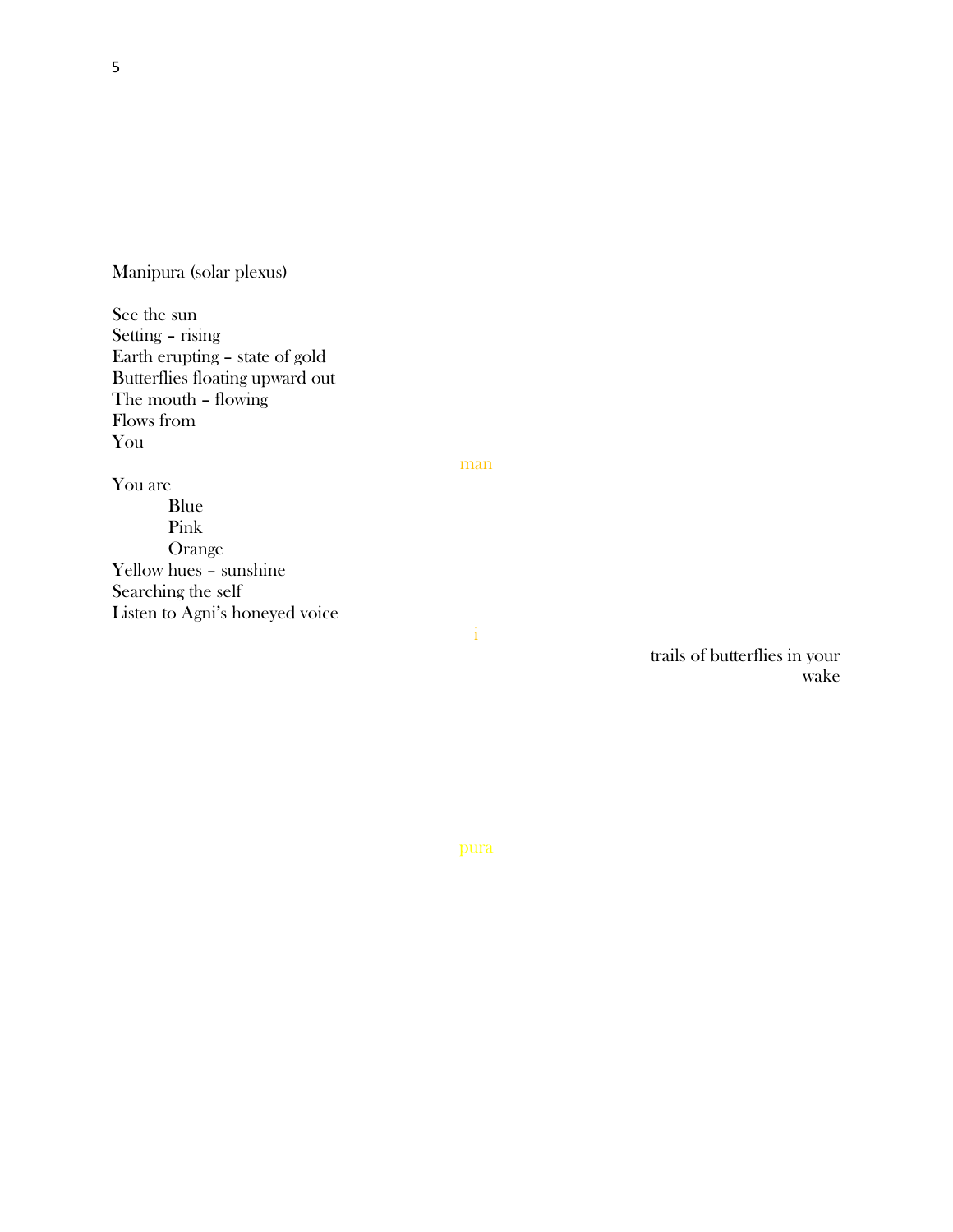Each chakra is situated along the spine of the human body, they are all individual energies which require their own regulation. Each chakra represents a different function and feeling within the body. For example, the solar plexus chakra (navel) controls the ego, and is associated with selfbelief, self-confidence and power. Whereas the cardiac plexus chakra (heart) controls our ability to accept, receive and give love. A closed or blocked heart chakra is said to be detrimental to our social lives. The chakras all have their own colour, sense, element, gems/stones, symbol and deity which impacts its appearance, location and function.

Over 300 million people participate in some form of yoga and/or meditation worldwide in the present day. 74% of practitioners have only been in the profession for under 5 years, showing this rapid increase in mindfulness practicing due to the pandemic.<sup>4</sup>

Since the covid-19 pandemic, sales of yoga equipment have increased by 154%, with a 23% increase in participation of yoga via apps.<sup>5</sup> The theory behind this is that an increased sense of isolation and anxiety increases the participation within yoga and meditation as it is so highly recommended by friends, family and medical professional. Especially given the ease of access we now have to these originally sacred and scarce teachings of ancient India.

<sup>4</sup> Nicole, Johnson, 2020, "60+ Insane Yoga Statistics"*,* [online] Book Retreats. Available at [<https://bookretreats.com/blog/yoga-statistics/>](https://bookretreats.com/blog/yoga-statistics/%3E)

<sup>5</sup> Nadya, Okamoto, 'How the Yoga Industry Has Changed with The Pandemic', at *aSweatLife,* (June 15th, 2021) [<https://asweatlife.com/2021/06/yoga-industry-change/](https://asweatlife.com/2021/06/yoga-industry-change/) >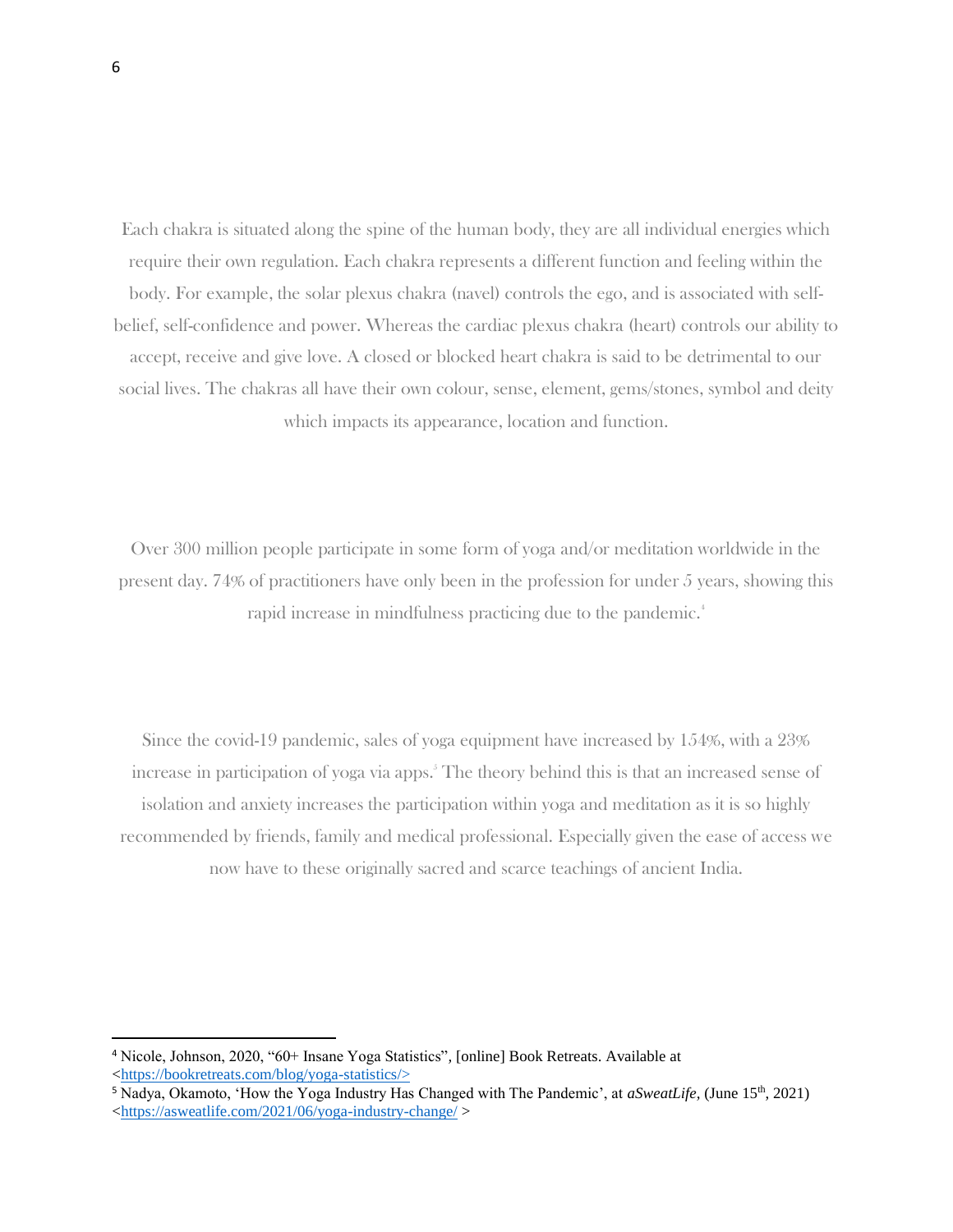Anahata (heart)

## Sit in Sukhasana

Grass of evergreen in A heart-shaped hole The grass is Soft Strong Seeking my skin Its roots cling to me Enveloped in emerald – cocooned

ana

Shiva's hands – linked with Shakti's fingers Their energies float butterflies

Through summer sunrays in the air.

Giving

hata

Taking Giving

Taking

Breathe in earth Breathe out love.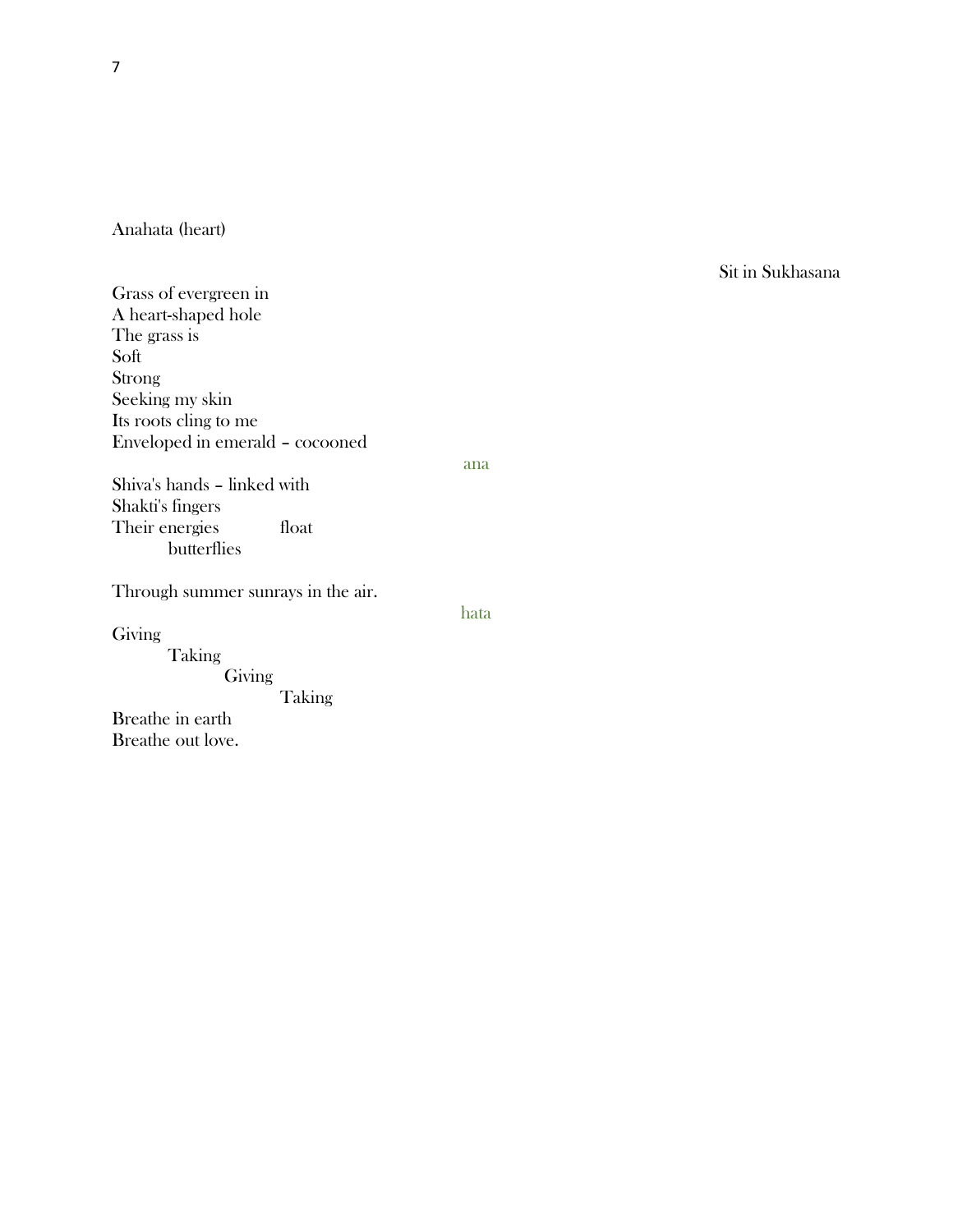The aura is said to be made up of numerous different energetic fields – some cultures believe there are up to twelve fields within the subtle body alone. In traditional Hindu teachings there are six main fields within the subtle body, or auric field, itself. These are the emotional body, physical

body, astral body, mental body, celestial body, etheric body and causal body. All of these fields must be adhered to within mindfulness to reach enlightenment – to become above the cycle of life and pass into the next.

Viveka = discrimination

"viveka ultimately refers to the ability to differentiate between the real and unreal, eternal and temporary, self and non-self, material pleasure and bliss. Thus, viveka is a spiritual practice of realizing the Truth."<sup>6</sup>

In this sense, discrimination is not a negative act, it simply means to have the clarity to make our own life choices that will affect ourselves and others around us. This is crucial for building up good karma to reach enlightenment (in the Buddhist tradition).

Chakras exist in the subtle body – made of different energy fields which surround every living being – this makes up the aura. The halo often depicted around Jesus' head is believed by some to be this aura or subtle body. This makes sense as Jesus was viewed as a being unlike any other. In this sense, he would be fully enlightened; he has reached a state of full awareness and is above human suffering.

<sup>6</sup> Satyanarayana, Dasa, 'Viveka - Proper Discrimination', (March 1st, 2020) [<https://www.jiva.org/viveka-proper](https://www.jiva.org/viveka-proper-discrimination/)[discrimination/](https://www.jiva.org/viveka-proper-discrimination/) >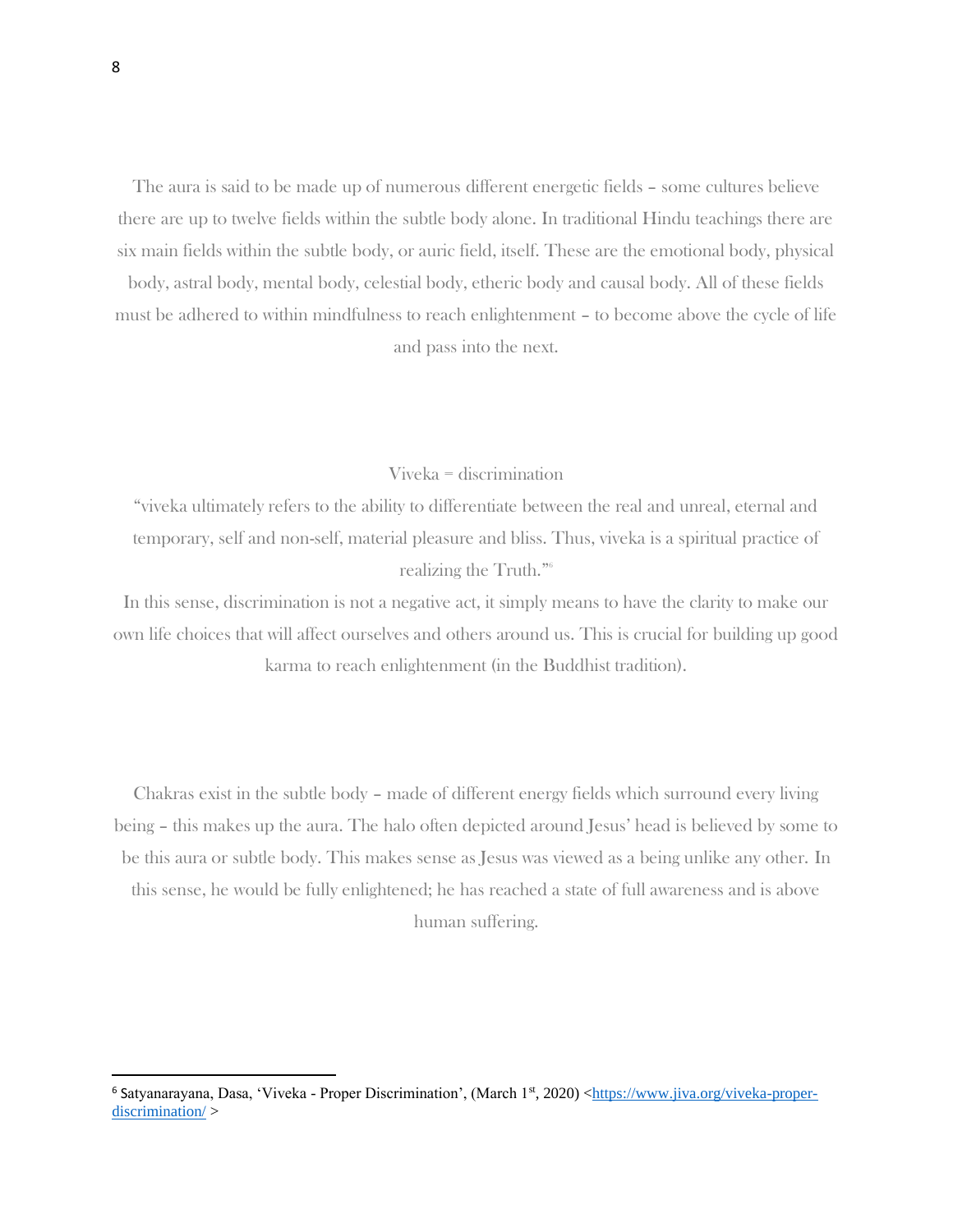Vishuddha (throat)

Sapphires dancing through The ether – bloodstones Hear them rupture into rungs (neck) Tra-che-aaa

vis

Petals of blue topaz float Like tinted voices – listen - Through – top to toe Head Throat Body Soul(s)

## hudd

ha

Ganga swims, passing lily pads In the water of the River – River Ganges - One body to Another – voices heard, Inhaled – inhaling

Speak renewed.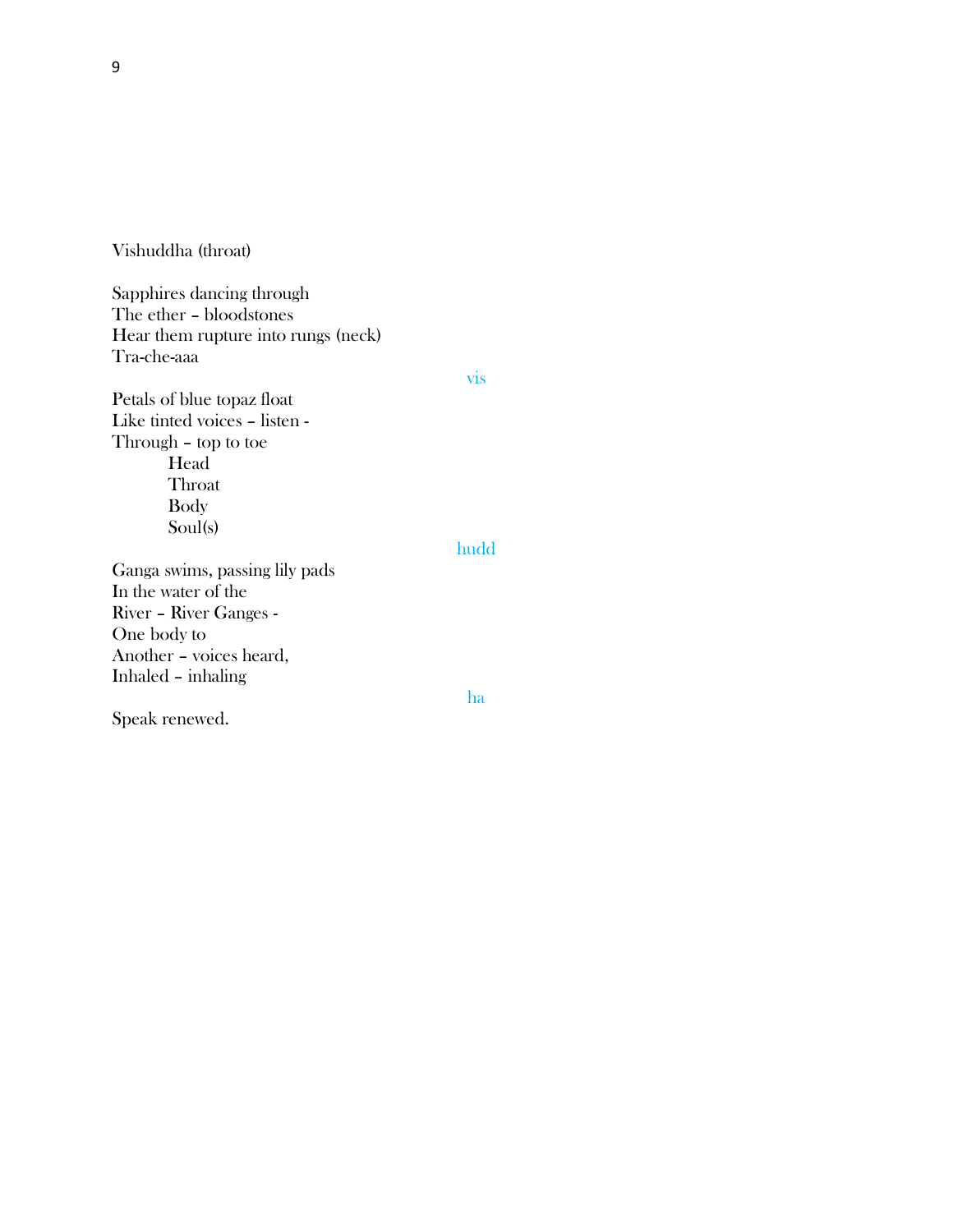81% of big businesses and 49% of small businesses in the USA offer wellness programs.<sup>7</sup> However, these wellness programs have more of an emphasis on fitness itself, rather than the teachings of yoga and meditation. They focus on reducing health issues of employees primarily to reduce staff absenteeism. They are largely catered toward the majority, and do not consider disabilities or personal circumstances of each employee which may impact their ability to partake in these wellness programs.

Yoga has been proven to benefit those with physical and mental disabilities - "The yoga program & education together appear to be effective in reducing depression and anxiety, which can affect perception of pain."<sup>8</sup>

The key when practicing yoga is to focus on *prana*, which means life-force energy. Whilst practicing yoga and meditation one can feel this prana flowing through their body, as they build their awareness of the present self, and the present world around them. This prana creates the aura, the flow of prana through the human body will impact the colour of the aura around the body.

<sup>7</sup> Rohma, Abbas, 'The Problem with Employee Wellness Programs', *Workable,* 

<sup>&</sup>lt;https://resources.workable.com/stories-and-insights/employee-wellness-programs >

<sup>8</sup> Goran, Kuvacic, 'Effectiveness of yoga and educational intervention on disability, anxiety, depression, and pain in people with CLBP: A randomized controlled trial', in *Complementary Therapies in Clinical Practice,* Vol. 31, (Elsevier Ltd: May 2018), pp.262-267, [<https://www.sciencedirect.com/science/article/abs/pii/S1744388117305054](https://www.sciencedirect.com/science/article/abs/pii/S1744388117305054) >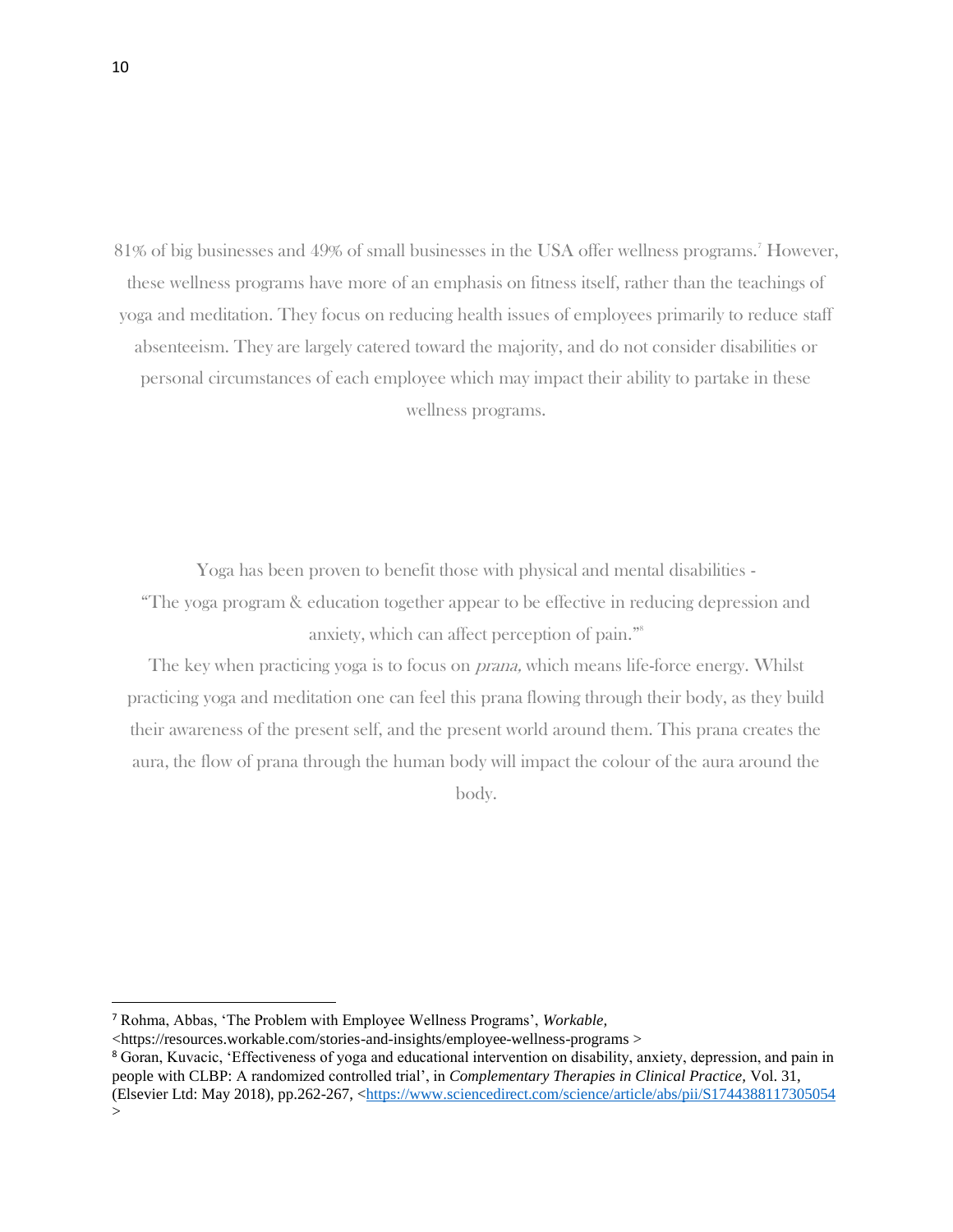Ajna (third-eye)

All seeing – eyes of indigo In-di-go, beacon of light Amidst the deepest Ocean, or river Shining the soul out out out

Seat of the soul Shiva + Shakti share – sharing All seeing – trust  $it$ Your intuition, balancing Between brows of thick dark mass Anahata & Ajna join

ajna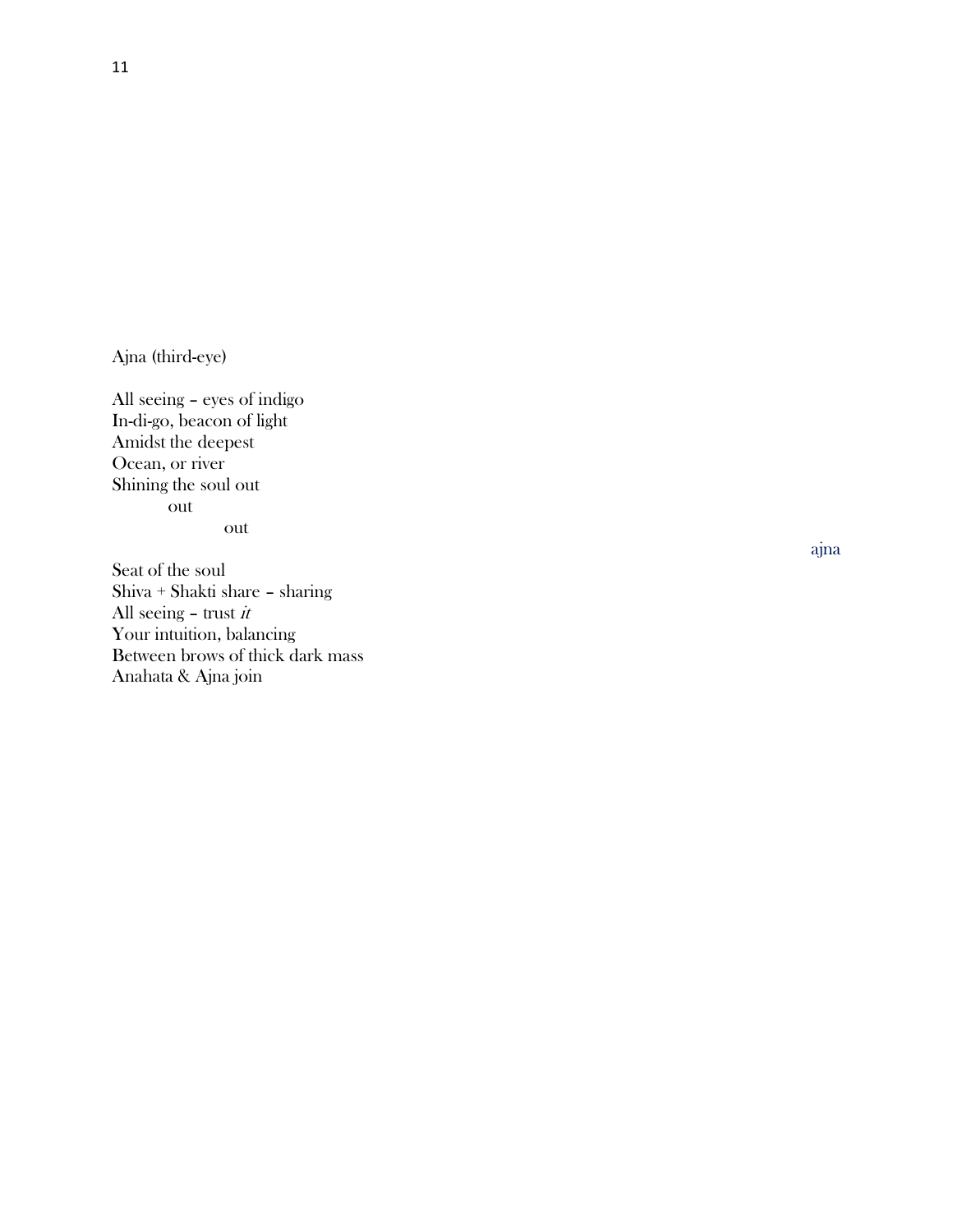The chakras are centered around deities, predominantly Shakti (mother of the universe), and Shiva (the energy of all existence). These deities are dependent on each other – they form a crucial link between the earth and the divine (the body and the soul) - their love creates the universe.

"There is no Shiva without Shakti. No Shakti without Shiva."<sup>9</sup>

In the same breath, there is no yoga without the breath, there is no meditation without awareness and presence.

Shakti and Shiva are said to be the "bridge between the earthly and the divine".<sup>10</sup> In other words, the connection between mind and body, earth and heaven.

<sup>9</sup> Julian, Flanders, 2021. *The Essential Book of Chakras*, 1st edn (London: Arcturus Publishing Limited), p.16 <sup>10</sup> Ibid. P.16